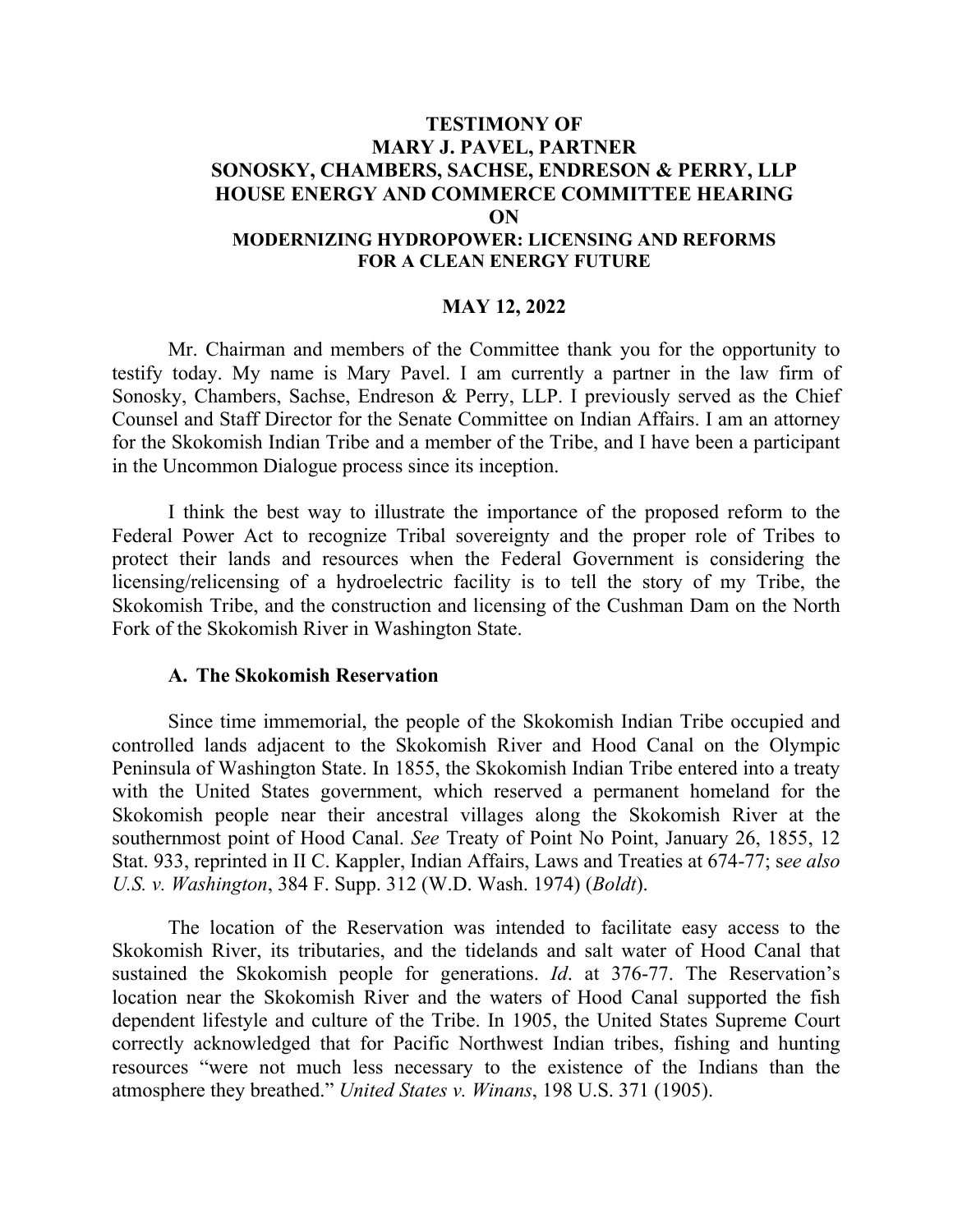The treaty with the United States also reserved to the Skokomish people "the right of taking fish at usual and accustomed grounds and stations . . . ." as well as hunting rights "on open and unclaimed land." *Boldt,* 384 F. Supp. at 376-77. The Skokomish people relied and continue to rely on natural resources of the Skokomish River for subsistence, economy, ceremonial, cultural, religious, and other purposes. *Id*. Many tribal members derive all or a part of their income from the fish and shellfish of the Skokomish River system.

#### **B. Section 4(e) of the Federal Power Act**

The focus of my testimony today is the Section 4(e) of the Federal Power Act and the importance of this provision in protecting the resources that are vital to the Skokomish Tribe. In one scholarly article, it is said, "the Federal Power was premised on the principle that electric power potential of the Nation's navigable waterways is a public resource, which should be harnessed in a manner consistent with the public interest." Kirsch, Peter J. and Sietz, J. Barton, "The Role of the Federal Energy Regulatory Commission in Protecting Non-Consumptive Water Uses" (1990) presented at *Moving the West's Water to New Uses: Winners and Losers* (Summer Conference, June 6-8)) at http://scholar.law.colorado.edu/moving-wests-water-to-new-uses/13/. Section 4(e) of the Federal Power Act is the tool that ensures that when this development happens it is consistent with the purposes of other federal lands and most importantly, for the purposes of this testimony, Federal Indian reservations. *See* Sommerville, Thane D., "Tribes and Dams: Using Section 4(e) of the Federal Power Act to Protect Indian Tribes and Restore Reservation Resources," *Bellwether, Seattle University School of Law* (Spring 2009).

Currently, it is only the Secretary of the Interior who can impose conditions to protect federal Indian Reservations, when projects licensed by the Federal Power Energy Regulatory Commission ("FERC") are located on tribal trust lands. *See* 16 U.S.C. § 797(e). More specifically, the Federal Power Act authorizes the licensing of hydroelectric power projects within reservations, but only upon an affirmative determination by FERC that the license "will not interfere or be inconsistent with the purpose for which such reservation was created or acquired." 16 U.S.C. § 797(e). In addition, Section 4(e) requires that any license issued within a Reservation shall be subject to and contain such conditions as the Secretary of the Interior shall deem necessary for the adequate protection and utilization of such reservations. *Id*.

The Skokomish Tribe's experience with the Federal Power Act is an example of when the trustee completely abdicates its responsibility under the Act and as well as an example of when the trustee half-heartedly embraces its responsibility under the Act. The Skokomish Tribe's experience with the Federal Power Act further demonstrates the critical importance that Section 4(e) plays in balancing the use of the Nation's waters for the development of hydropower with terms and conditions essential to ensuring that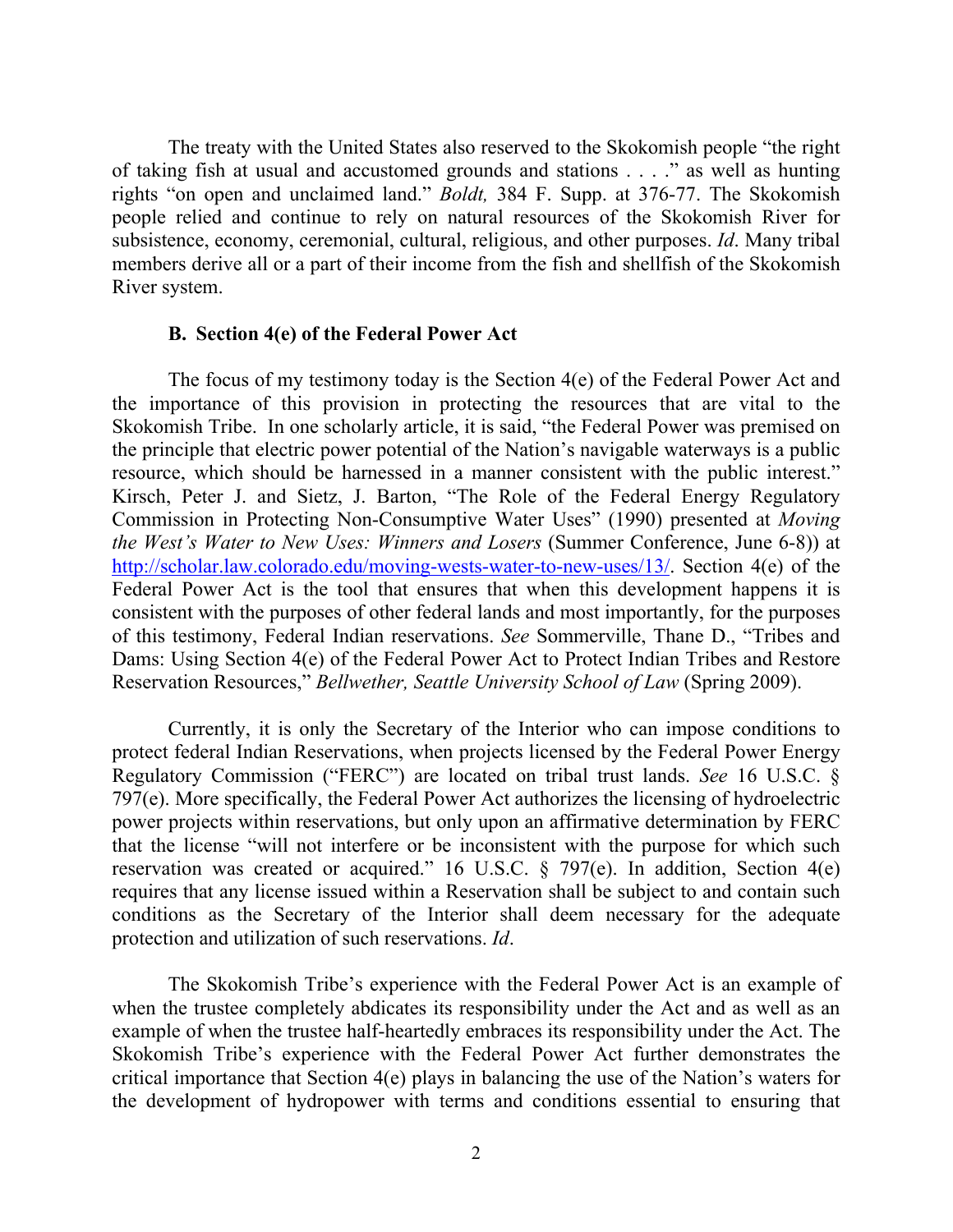hydropower is not developed at the expense of other vitally important resources. But most importantly this story illustrates why it is time, in the era of Tribal Self-Determination, where Tribes are operating multi-million federal programs pursuant to the Indian Self-Determination Education and Assistance Act and managing air and water resources pursuant to the Clean Air Act and the Clean Water Act, to empower Tribes to step into the shoes of the Secretary and ensure that they put forward mandatory conditions under the Federal Power Act to protect their reservations and resources.

# **C. Initial Licensing of the Cushman Hydroelectric Project**

Since the early 1900s, the City of Tacoma and others recognized the hydropower possibilities for the Skokomish River. The Skokomish Tribe equally recognized the potential devastation that hydropower development would cause the Skokomish Tribe, its people and its resources. These concerns are well documented in correspondence between the Tribe and officials of the highest levels within the federal government, including officials within the Department of Justice and the Department of the Interior. These concerns were also expressed to the City of Tacoma.

On November 21, 1923, the City of Tacoma requested a "minor license" from the United States, through the Federal Power Commission (now FERC) for the operation of the Cushman Hydroelectric Project. *Skokomish Indian Tribe v. United States*, 332 F.3d 551, 554 (9th Cir. 2003). Notwithstanding the repeatedly expressed Tribal concerns regarding the impact that hydropower development would have on its treaty protected fishery and its Reservation, Tacoma submitted its license application without any measures for fish passage or any other mitigation to protect the Tribe and its Reservation. *See City of Tacoma's Application to Federal Power Commission for a License to Flood*  Certain Lands of the United States (November 21, 1923).<sup>1</sup> Moreover, Tacoma's 1923 application did not inform the Federal Power Commission that the main power plant and a portion of the project transmission line would be on the Skokomish Reservation, or that Tacoma intended to divert and dry up the entirety of the North Fork Skokomish River upstream of the Reservation. *Id*. Nor did the Federal Power Commission conduct any investigation to determine potential impacts to the Skokomish Tribe or the Skokomish Reservation. In 1924, the United States, through the Federal Power Commission, granted the City of Tacoma authorization to flood 8.8 acres of federal land through a so-called "minor part" license. *See License for A Minor Part of a Complete Project, Project. 460, Washington City of Tacoma, O.C. Merrill, Executive Secretary Federal Power Commission* (June 3, 1924). The license did not authorize the construction, operation, or maintenance of any dams, reservoirs, powerhouses, transmission lines or appurtenances. *Id*. The "minor part" license only authorized activity on less than two-tenths of one

<sup>&</sup>lt;sup>1</sup> Copies of the records of this history are part of the record of proceedings in *Skokomish Indian Tribe v. United States*, No. C99-5606 (E.D. Wash.).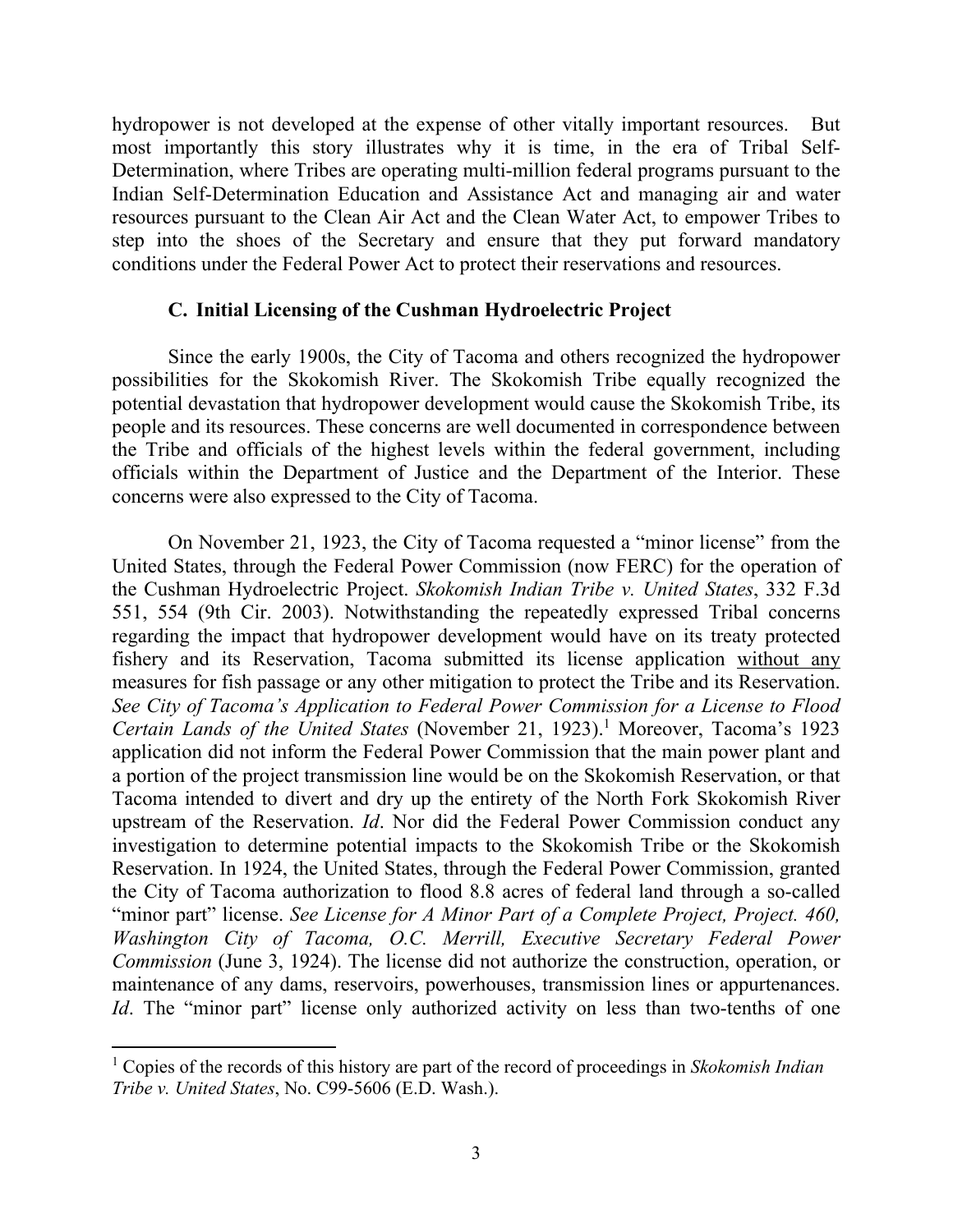percent of the area actually occupied by the present-day Cushman Project. *Skokomish v. United States*, 332 F.3d at 565 (Tashima, J., dissenting).

In 1924, the City of Tacoma began construction of the Cushman Hydroelectric facility on the North Fork of the Skokomish River under the fifty-year "minor part" license issued by the Federal Power Commission. The Cushman Project became fully operational in 1930. From its inception, the Project was vigorously resisted by the Skokomish Tribe because of its impacts on Reservation lands and treaty fishing rights. The record in the Tribe's case against the City of Tacoma and the United States documents the Tribe's repeated requests to the Interior Department to take action to protect the Skokomish Tribe and its Reservation, and its multiple requests to the Interior and Justice Departments for assistance and litigation in both state and federal courts. *See*  record of proceedings in *Skokomish Indian Tribe v. United States*, No. C99-5606 (E.D. Wash.). However, the Interior Department did nothing to protect the Tribe or its Reservation, despite Interior's authority (exclusive of the Tribe) under the Federal Power Act to protect the Tribe's Reservation and despite the United States' obligations under the Treaty with the Tribe to protect the rights guaranteed it under that Treaty. *See Federal Power Comm'n v. Tuscarora Indian Nation*, 362 U.S. 99 (1959); W*hite Mountain Apache Tribe v. United States*, 537 U.S. 465 (2003).

The Cushman Project includes two dams, two power houses, penstocks, a pipeline, transmission lines and other structures. *City of Tacoma v. FERC*, 460 F.3d 53, 59 (D.C. Cir. 2006). Most of the Project's structures lie just northwesterly and in close proximity to the Skokomish Indian Reservation. One power house and the project transmission lines are within the Reservation, with the transmission lines being located on trust property. The two dams totally block fish passage up the North Fork of the Skokomish River. Further, the entire flow of the North Fork of the Skokomish River was diverted from its channel and sent by pipeline to an out of basin power house on Hood Canal (a bay of the Puget Sound). *City of Tacoma*, 460 F.3d at 59.

Notwithstanding issuance of the license, the Tribe continued to pursue avenues for readdress and protection of its treaty rights. Frustrated by the failure of the United States to protect it, the Tribe attempted to seek legal recourse against the development and associated impacts of the Cushman Project on its own. The Tribe was prevented from doing so by the United States. In a petition submitted to the Secretary by letter dated August 17, 1930, the Tribe petitioned the United States to approve legal representation by private attorneys to represent the Tribe against Tacoma. *See* Petition to the Secretary of the Interior, Department of Indian Affairs, Washington, D.C. by George H. Adams et al (August 17, 1930). On October 10, 1930, the acting Commissioner of Indian Affairs refused the Tribal members' request for legal representation, and reported that "steps that have already been taken by the Department of Justice to protect their interests." *See* Letter from Henry Scattergood to Nicholson, Superintendent, Taholah Agency (October 10, 1930). There were no such steps.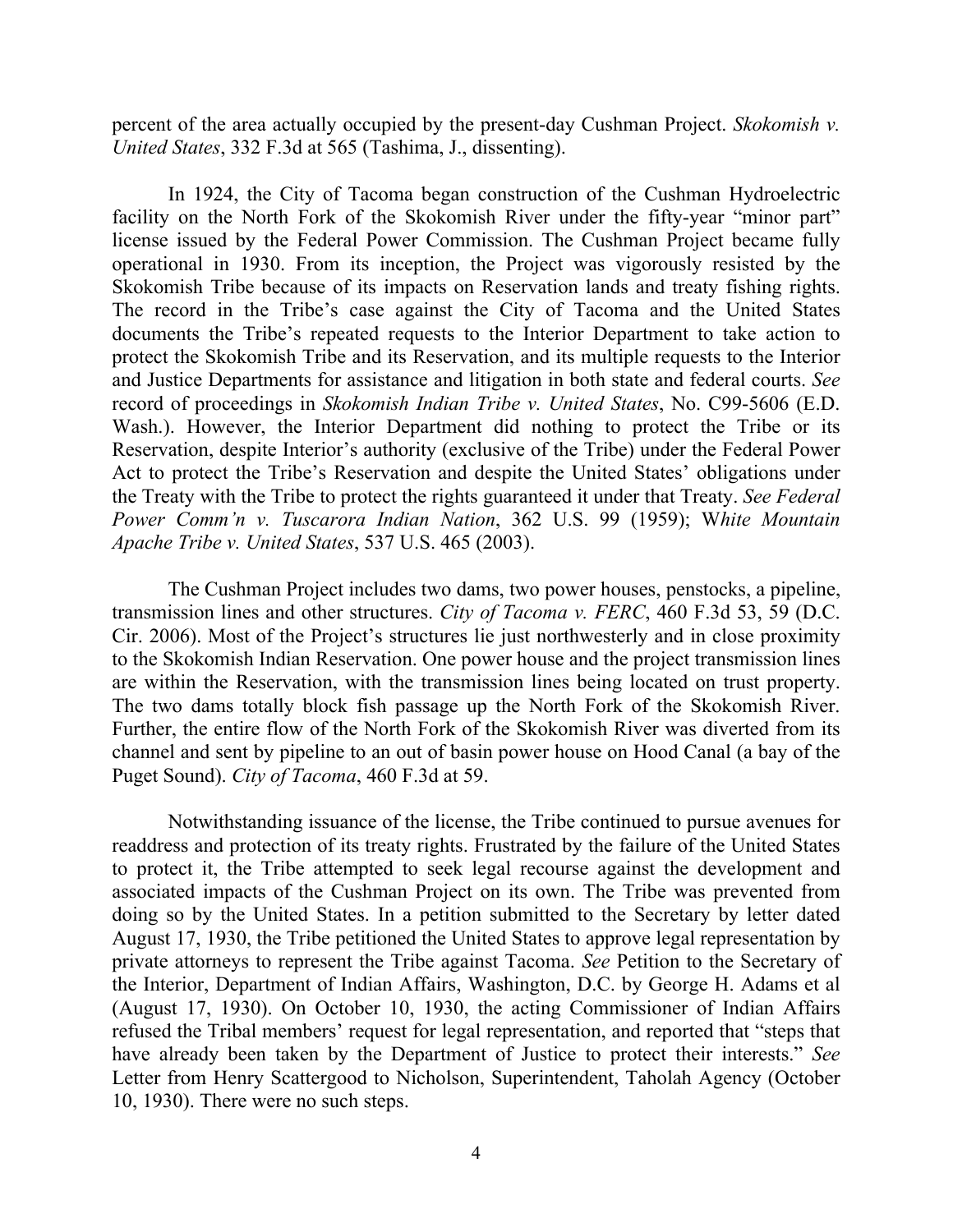Meanwhile, on September 13, 1930, tribal members sued in state court to enjoin Tacoma from diverting the North Fork out of its watershed. *See Complaint, Henry R. Allen, et al, Mason County Superior Court* (September 13, 1930). Two days later, tribal members—including my great-grandfather--on behalf of themselves and the Tribe sued in federal district court to enjoin Tacoma, arguing that the diversion would ruin their salmon fishery, and diminish their treaty fishing rights, thwart a primary purpose of the reservation, and irreparably destroy their principal means of livelihood. Complaint, *Adams v. City of Tacoma,* Case No. 428 (W.D. Wash. 1930). The federal district court dismissed the Tribe's suit against Tacoma holding that the Tribe could not represent itself and could only be represented by the United States. *Adams v. City of Tacoma,* Case No. 428 (W.D. Wash. 1930).

Following this dismissal, the Tribe was forced to rely solely on the United States as trustee to protect its interests. However, the United States declined to bring suit, or take any other form of action, to protect the Tribe's rights. In 1934, Assistant United States Attorney General Harry W. Blair informed United States Attorney for Western Washington, Charles J. Dennis that the United States had a right to bring suit for damage to the Skokomish Indians' treaty rights and cited a July 7, 1934 report evidencing significant damage resulting from the diversion of the North Fork Skokomish River. *See* Letter from Harry W. Blair Assistant Attorney General to J. Charles Dennis, United States Attorney (September 15, 1934). Assistant Attorney General Blair directed United States Attorney Dennis to investigate the matter, determine the extent of damage, and bring legal action if warranted. *Id*.

However, United States Attorney Dennis had served as attorney to the City of Tacoma from 1920-1923 and again from 1928-1932. In that capacity, he represented Tacoma in cases relating to the Cushman Project and the damming and diversion of the North Fork. In September 1934, in what is clearly an ethical violation and conflict of interest, United States Attorney Dennis recommended against the United States filing suit against Tacoma for the purpose of protecting the Tribe's fishing rights. *See* Letter from Charles Dennis, United States Attorney to United States Attorney General (September 24, 1934).

 In 1935, the Assistant Secretary of the Interior agreed with Tacoma's former attorney's recommendation that no legal action would be taken by the United States on behalf of the Tribe to protect the Tribe's rights against the damming and diversion of the North Fork Skokomish River. *See* Letter from Oscar Chapman, ASIA, to U.S. Attorney General, (October. 1, 1935).

## **D. Impact on the Skokomish Reservation for the Trustee's Failure**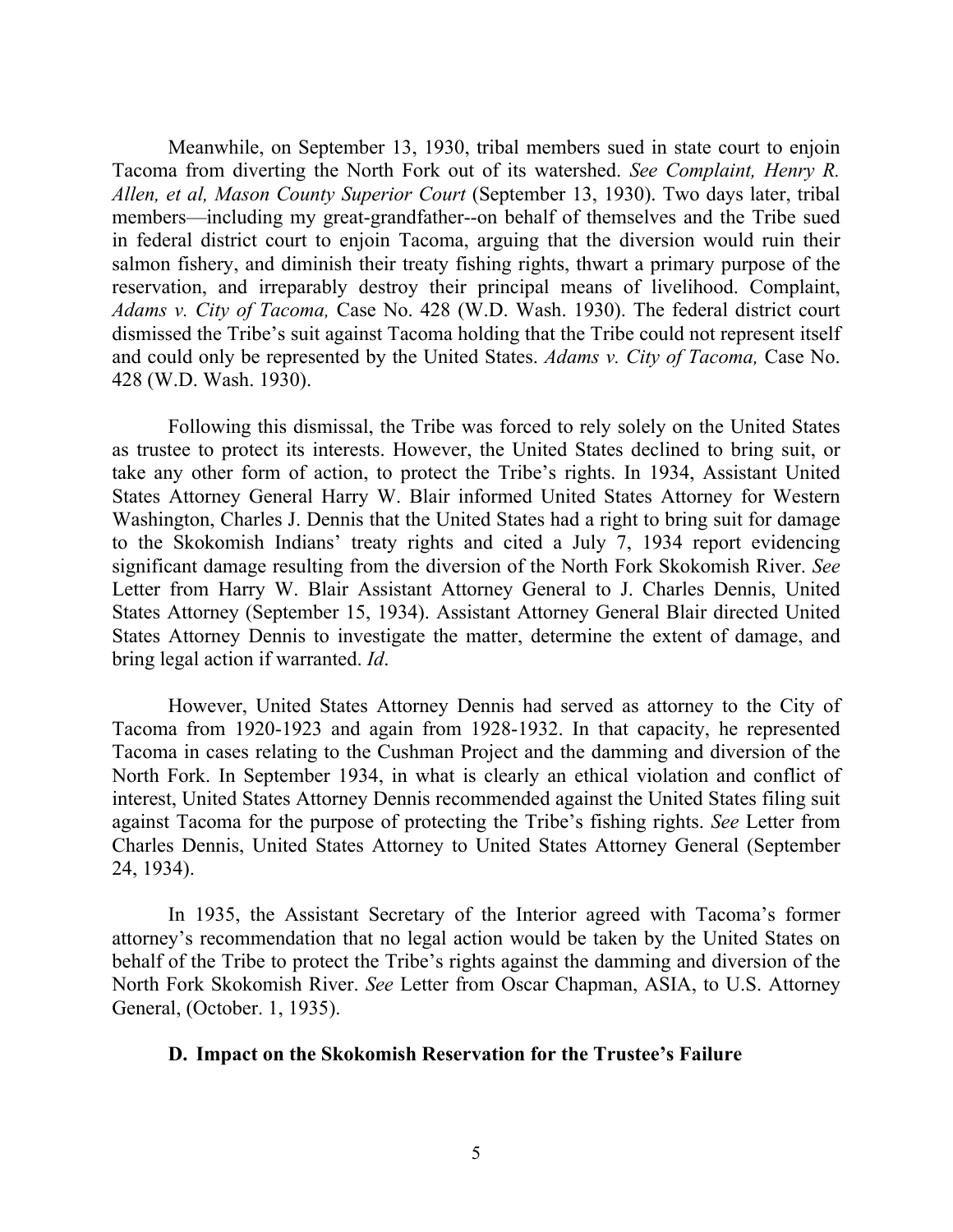As a consequence, Tacoma operated this facility without any "significant license conditions." *City of Tacoma v. FERC*, 460 F.3d 53, 66 (D.C. Cir. 2006). The failure of Interior to exercise its statutory duty to impose any – let alone "appropriate-license conditions" in 1924 resulted in the destruction of the once plentiful Skokomish North Fork fisheries, the flooding of almost thirty percent of the Skokomish Reservation and the continued degradation of the entire Skokomish Watershed and the destruction of treaty protected cultural and wildlife resources. *Skokomish Indian Tribe v. United States*, 410 F.3d 506, 509-510 (9th Cir. 2005) (*en banc*).

The dewatering of the North Fork completely destroyed the salmon run up what was once a premier Tribal as well as a sports fishery, with grievous economic and cultural consequences for the Tribe*. See City of Tacoma v. FERC*, 460 F.3d 53, 62 (D.C. Cir. 2006); *Skokomish Indian Tribe v. United States*, 410 F.3d 506, 509-510 (9th Cir. 2005) (*en banc*). *See also Washington v. Wash. State Commercial Passenger Fishing Vessel Ass'n*, 443 U.S. 658, 686 (1979) (the Treaty of Point No Point entitles the Tribe an opportunity to harvest up to a maximum of 50% of harvestable resources).

In terms of direct impact on the Skokomish Reservation itself, the dewatering of the North Fork resulted in an approximately 40% reduction in the flow of the Skokomish River mainstem. The decreased flows in the mainstem greatly contributed to the massive siltation of the River, because it resulted in significant aggradation – which occurs whenever deposits of sediment cause the floor of a river to build up over time because of the absence of flushing flows. This aggradation caused almost one-third of the Reservation lands to be flooded, and resulted in the failure of septic systems, contamination of wells, blocked fish migrations, damaged Reservation orchards and pastures, and the silting over of fisheries and shellfish beaches. *Skokomish v. United States*, 410 F.3d at 509-510; *see also id*. at 521 (Graber, J., dissenting quoting technical analyses opining that dredging the channel could lessen, halt or even reverse the aggradation).

The Department of the Interior's Report to FERC, in connection with the relicensing of the Project, estimates that the aggradation reduced the conveyance capacity of the mainstem from pre-Project levels of 18,000 cfs to approximately 5,000 cfs. Prior to the Project, the Skokomish River flooded approximately once every 1.3 years. Now the River is subject is subject to flooding more than 10 days a year every year. In all, 27% of the Tribe's Reservation land is repeatedly flooded and has therefore become useless. When the news shows the pictures of a fish swimming across the road in Washington State – that is the Skokomish River.

The Skokomish River estuary was also negatively impacted by the loss of river flow. The Skokomish River estuary is part of the Puget Sound Estuary system, which is classified as an estuary of national significance under the National Estuary Program of the Clean Water Act, 33 U.S.C. § 1330. By impounding and diverting the North Fork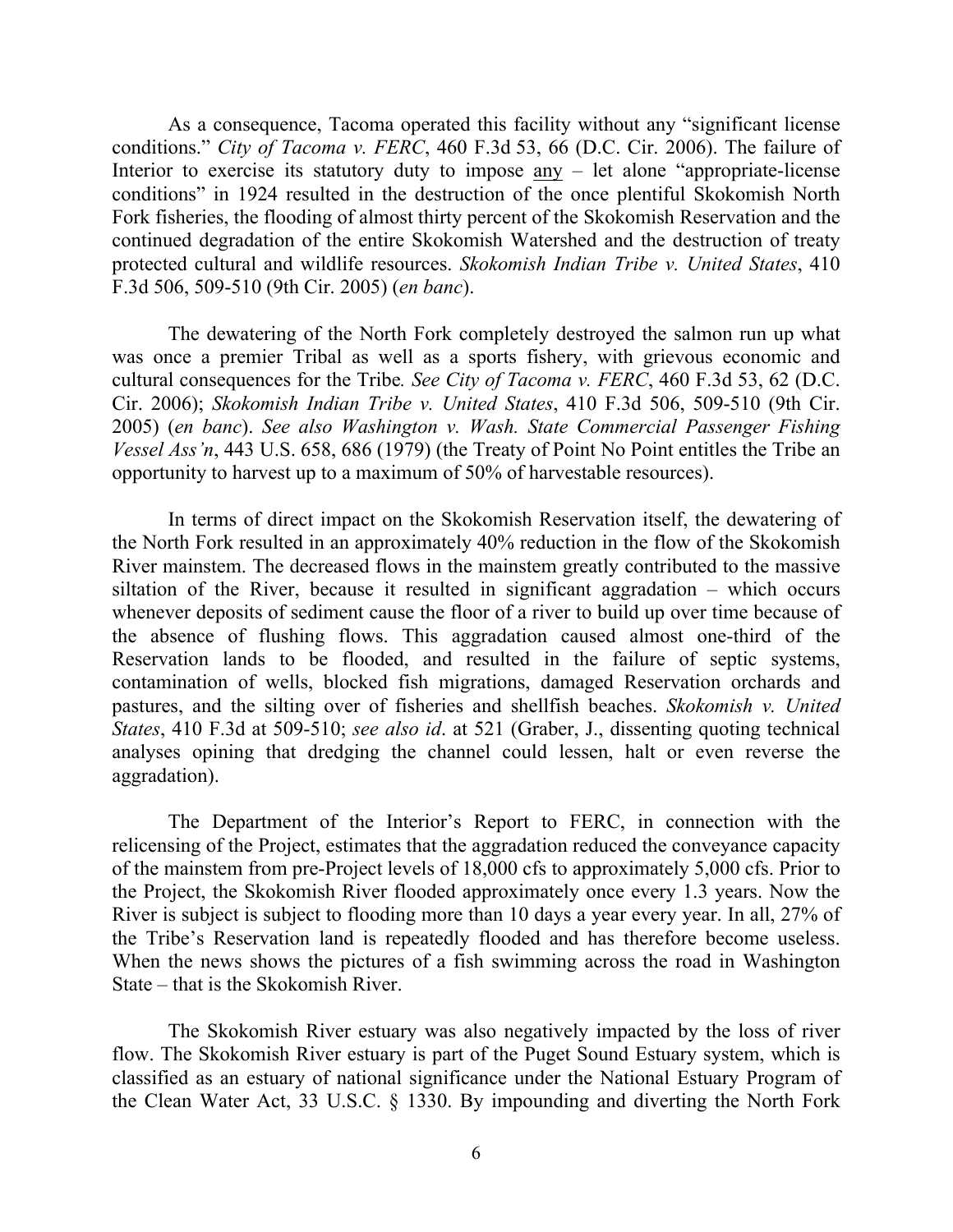Skokomish River out of its watershed, the Cushman Project severely reduced freshwater and nutrient inflow and altered sediment and salinity regimes, with the consequent adverse impact on the biological productivity of the Skokomish River estuary, inter-tidal delta, and Hood Canal. The Washington Department of Fish and Wildlife's Recommendations on Terms and Conditions on the Project's relicensing stated that the Skokomish River Estuary on the Reservation was an excellent shellfish gathering ground for Tribal members. But because of the Cushman project's operations, the shellfish beds on the Skokomish River Estuary were greatly reduced in size and productivity. The degradation of the Estuary is a result of both increased siltation and the septic contamination of the Estuary.

Wildlife populations were also severely impacted by the operation of the Cushman Project. The greatest impact has been upon the migratory deer and elk herds that historically wintered in the valley of the North Fork. The two reservoirs created by the Cushman Project inundated important wintering areas. The destruction of these traditional wintering areas has contributed substantially to the declining populations of deer, elk, and other game and non-game wildlife in the vicinity of the project. Finally, the flooding caused by the Project has destroyed numerous tribal historical and cultural sites.

# **E. The Relicensing of the Cushman Project**

Given the failure of the United States to uphold its responsibility under the Federal Power Act to impose any conditions, the Tribe had to wait until the Project came up for licensing again in 1974 to address the impact of this Project on the Tribe and its Reservation.

On November 5, 1974, Tacoma filed its application for a new license. 84 FERC, ¶ 61,107 (1998). The Tribe intervened one year later to ensure that the United States would not once again abdicate its responsibility to the Tribe and sought conditions on the new license that would protect the Skokomish Reservation. *Id.* at 61,536.

As stated in the FERC initial license for the Project in 1998: "Commission action on the Cushman Project license application has been delayed by a series of matters, including the lack of prerequisite water quality certification; the enactment of the Electric Consumers Protection Act of 1986; the requirements of special legislation to remove National Park status from a corner of the Project reservoir; disputes over compliance with the National Historical Preservation Act; a one year deferral of the deadline for federal agencies to refer the Commission staff's Environmental Impact Statement to the Council on Environmental Quality for review of the EIS's adequacy; and an eleventh-hour Endangered Species Act issue." *Id*.

Thus, there was a there was twenty-four years between when Tacoma filed for a license and when FERC issued its initial new license in 1998. In our view, the delay in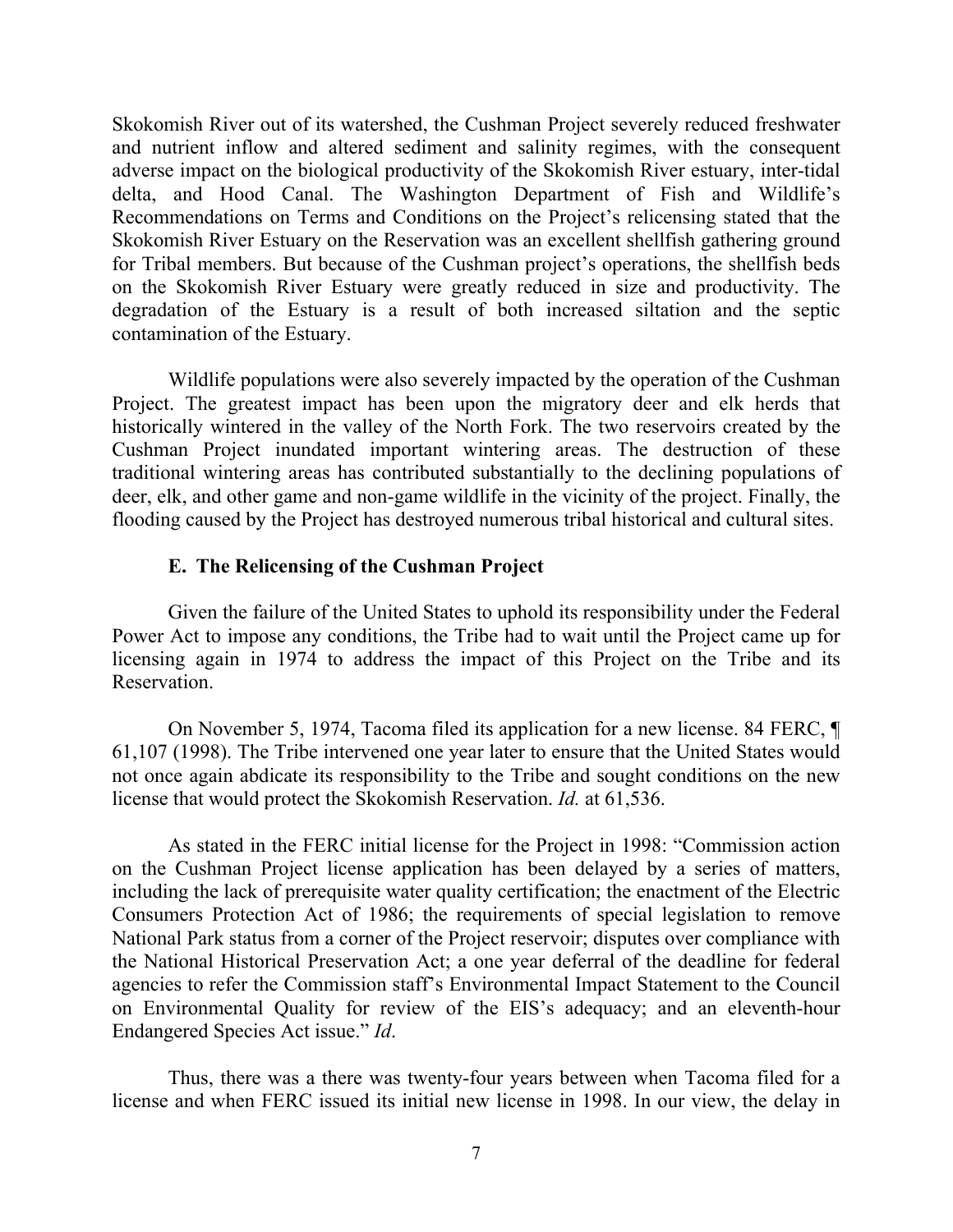relicensing only benefitted Tacoma. From the time the license expired in 1974 until a renewal license was ultimately issued, Tacoma was able to operate the Cushman Dam as it had been operated since 1930. *City of Tacoma*, 460 F.3d. at 60. Essentially, what Tacoma received was not a 50-year license, but an 86s -year license to operate the project wholly free from all terms or conditions that might otherwise protect the environment, natural resources, or the Skokomish Tribe's Reservation and Treaty rights. *Id*. at 61.

While the license was pending renewal, the Tribe used this time to knock on every door of the Federal government to ensure that the federal government did not once again ignore its responsibility to the Tribe. In doing so, the Tribe actively pushed Interior to move forward with 4(e) conditions that would protect the Reservation and the Treaty protected resources. The Tribe did this because Interior is the only Agency that can impose 4(e) conditions to protect Indian Reservations. Thus, it was imperative that the Tribe convince Interior to impose 4(e) conditions.

Ultimately, the conditions that Interior put forward were far less than what the Tribe wanted or believed were necessary, but at least the trustee finally acted. *See* Letter from Willie R. Taylor, Director, Office of Environmental Policy and Compliance, Department of the Interior, to Lois D. Cashell, Secretary FERC, Re Cushman Hydroelectric Project, Project No. 460, forwarding DOI section 4(e) conditions for the adequate protection and utilization of the Skokomish Indian Reservation (August 4, 1997). Despite this, FERC rejected Interior conditions, asserting that Interior had missed FERC's unilaterally imposed 60-day deadline. *See* 84 FERC ¶ 61,549. Further, notwithstanding the well-documented adverse impacts that this Project had on the Skokomish Reservation, FERC took the position that Interior only had the authority to impose conditions on a discrete and very small portion of the Project, namely that being the transmission line right-of-way located on the Reservation. *Id*.

Both the Tribe and City filed petitions to review the Cushman Project license in the U. S. Court of Appeals for the D.C. Circuit Court. In this case, it was the Tribe who defended Interior's authority to impose 4(e) conditions on the Project, not the federal agency itself. Once again, our trustee abdicated its responsibility. *See City of Tacoma*, 460 F.3d.53 (D.C. Cir. 2006).

In this landmark case, the D.C. Circuit held that FERC must include the Interior Department's Section 4(e) conditions in any license it issues for the Project. *City of Tacoma v. FERC*, 460 F.3d 53, 64-67 (D.C. Cir. 2006). The Court of Appeals held that FERC "exceeded its statutory authority by placing a strict time restriction on responsibilities Congress delegated other federal Agencies." *Id*. at 65 ("FERC took all the time it needed – a full 24 years . . . . Interior, in contrast, produced its license conditions within about three years.").